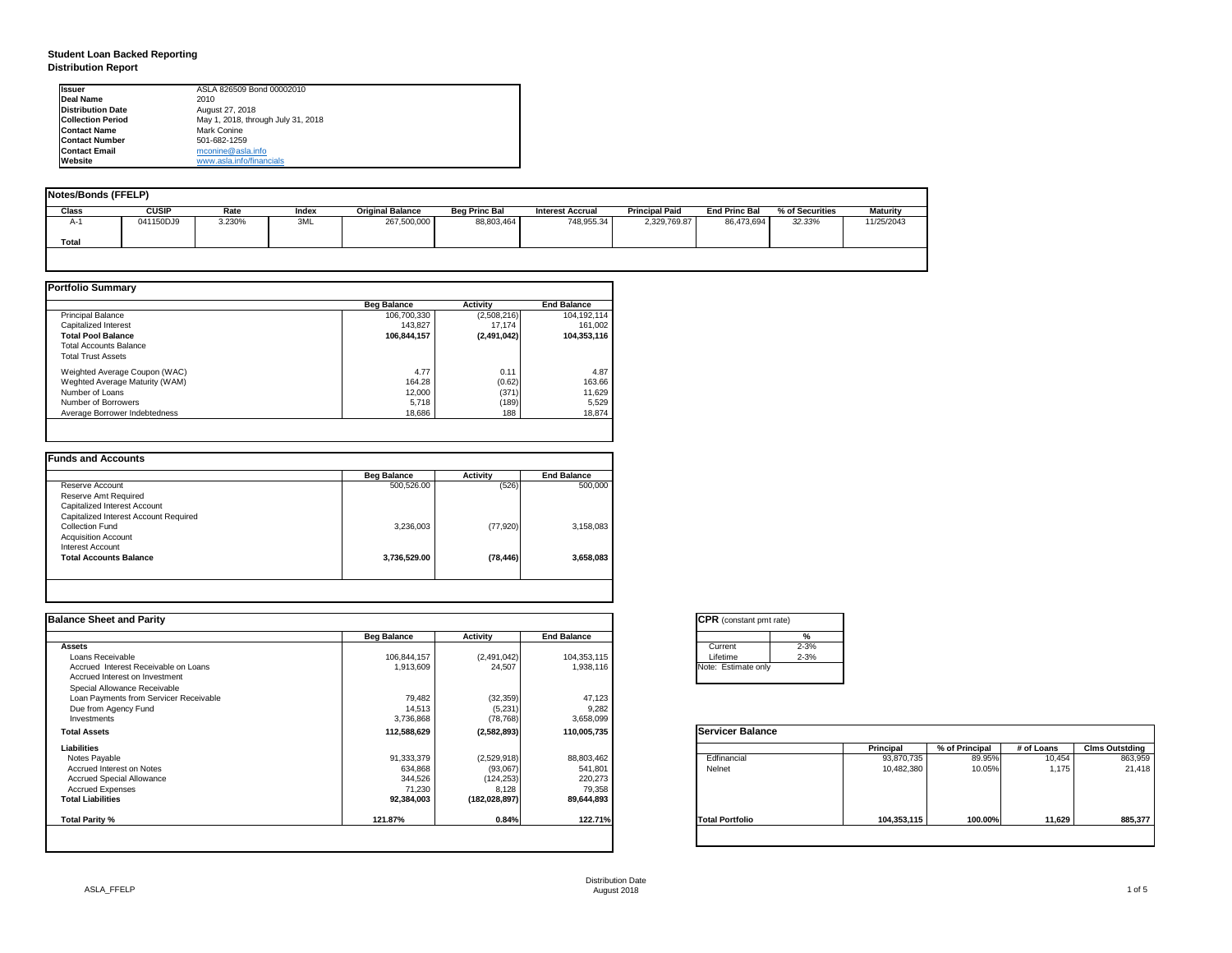# **Student Loan Backed Reporting Distribution Report**

## **Delinquency Status**

|                           |                  | # of Loans    |                  | <b>Principal</b> |                  | % of Principal | <b>WAC</b>       |               | <b>WARM</b>      |               |
|---------------------------|------------------|---------------|------------------|------------------|------------------|----------------|------------------|---------------|------------------|---------------|
|                           | <b>Beginning</b> | <b>Ending</b> | <b>Beginning</b> | <b>Ending</b>    | <b>Beginning</b> | <b>Ending</b>  | <b>Beginning</b> | <b>Ending</b> | <b>Beginning</b> | <b>Ending</b> |
| In School                 |                  |               | 18,133           | 4,434            | 0.02%            | 0.00%          | 3.28             | 4.23          | 120.00           | 120.00        |
| Grace                     |                  |               | 2,625            | 13,699           | 0.00%            | 0.01%          | 4.57             | 5.30          | 112.34           | 111.40        |
| Repayment                 |                  |               |                  |                  |                  |                |                  |               |                  |               |
| Current                   | 8,829            | 8,477         | 84,134,370       | 80,281,210       | 78.74%           | 76.93%         | 4.68             | 4.76          | 167.12           | 167.11        |
| 31-60 Days Delinquent     | 319              | 299           | 2,348,609        | 2,040,422        | 2.20%            | 1.96%          | 5.01             | 5.23          | 158.63           | 140.93        |
| 61-90 Days Delinquent     | 233              | 251           | 2,253,492        | 1,989,010        | 2.11%            | 1.91%          | 5.25             | 5.14          | 166.22           | 150.54        |
| 91-120 Days Delingent     | 130              | 227           | 699,852          | 1,698,837        | 0.66%            | 1.63%          | 4.50             | 5.61          | 161.21           | 151.05        |
| 121-180 Days Delinquent   | 213              | 198           | 1,461,732        | 1,711,878        | 1.37%            | 1.64%          | 4.94             | 4.83          | 152.42           | 154.79        |
| 181-270 Days Delinquent   | 369              | 197           | 2,416,709        | 1,386,526        | 2.26%            | 1.33%          | 4.87             | 5.08          | 166.67           | 164.90        |
| 271+ Days Delinquent      | 59               | 108           | 331,499          | 695,714          | 0.31%            | 0.67%          | 4.68             | 4.79          | 125.03           | 133.14        |
| <b>Total Repayment</b>    | 10,152           | 9,757         | 93,646,263       | 89,803,598       | 87.65%           | 86.06%         | 4.71             | 4.79          | 166.05           | 165.52        |
| Forbearance               | 907              | 870           | 7,052,055        | 7,937,990        | 6.60%            | 7.61%          | 5.27             | 5.43          | 146.66           | 157.06        |
| Deferment                 | 901              | 849           | 5,861,384        | 5,708,017        | 5.49%            | 5.47%          | 5.07             | 5.32          | 154.45           | 151.15        |
| <b>Claims in Progress</b> | 31               | 145           | 263,697          | 885,377          | 0.25%            | 0.85%          | 4.75             | 5.06          | 129.17           | 120.87        |
| <b>Claims Denied</b>      |                  |               |                  |                  |                  |                |                  |               |                  |               |
| <b>Total Portfolio</b>    | 12,000           | 11,629        | 106,844,157      | 104,353,115      | 100.00%          | 100.00%        | 4.77             | 4.87          | 163.79           | 163.66        |

| Delinquency Status                  |                  |               |                  |                  |                  |                |                  |            |                  |               |  |
|-------------------------------------|------------------|---------------|------------------|------------------|------------------|----------------|------------------|------------|------------------|---------------|--|
|                                     |                  | # of Loans    |                  | <b>Principal</b> |                  | % of Principal |                  | <b>WAC</b> |                  | <b>WARM</b>   |  |
|                                     | <b>Beginning</b> | <b>Ending</b> | <b>Beginning</b> | <b>Ending</b>    | <b>Beginning</b> | Ending         | <b>Beginning</b> | Ending     | <b>Beginning</b> | <b>Ending</b> |  |
| Current                             | 8,829            | 8,477         | 84,134,370       | 80,281,210       | 89.84%           | 89.40%         | 4.68             | 4.76       | 167.12           | 167.11        |  |
| 31-60 Days Delinquent               | 319              | 299           | 2,348,609        | 2,040,422        | 2.51%            | 2.27%          | 5.01             | 5.23       | 158.63           | 140.93        |  |
| 61-90 Days Delinquent               | 233              | 251           | 2,253,492        | 1,989,010        | 2.41%            | 2.21%          | 5.25             | 5.14       | 166.22           | 150.54        |  |
| 91-120 Days Delingent               | 130              | 227           | 699,852          | 1,698,837        | 0.75%            | 1.89%          | 4.50             | 5.61       | 161.21           | 151.05        |  |
| 121-180 Days Delinquent             | 213              | 198           | 1,461,732        | 1,711,878        | 1.56%            | 1.91%          | 4.94             | 4.83       | 152.42           | 154.79        |  |
| 181-270 Days Delinquent             | 369              | 197           | 2,416,709        | 1,386,526        | 2.58%            | 1.54%          | 4.87             | 5.08       | 166.67           | 164.90        |  |
| 271+ Days Delinquent                | 59               | 108           | 331,499          | 695,714          | 0.35%            | 0.77%          | 4.68             | 4.79       | 125.03           | 133.14        |  |
| <b>Total Portfolio in Repayment</b> | 10,152           | 9,757         | 93,646,263       | 89,803,598       | 100.00%          | 100.00%        | 4.71             | 4.79       | 166.05           | 165.52        |  |
|                                     |                  |               |                  |                  |                  |                |                  |            |                  |               |  |

| Portfolio by Loan Type                  |                  |               |                  |               |                  |               |                  |        |                  |        |
|-----------------------------------------|------------------|---------------|------------------|---------------|------------------|---------------|------------------|--------|------------------|--------|
|                                         | # of Loans       |               | <b>Principal</b> |               | % of Principal   |               | <b>WAC</b>       |        | WARM             |        |
|                                         | <b>Beginning</b> | <b>Ending</b> | <b>Beginning</b> | <b>Ending</b> | <b>Beginning</b> | <b>Ending</b> | <b>Beginning</b> | Ending | <b>Beginning</b> | Ending |
| <b>Subsidized Consolidation Loans</b>   | 3,550            | 3,451         | 41,378,985       | 40,377,665    | 38.73%           | 38.69%        | 4.92             | 4.93   | 158.03           | 157.66 |
| <b>Unsubsidized Consolidation Loans</b> | 3,573            | 3,482         | 50,123,794       | 49,135,958    | 46.91%           | 47.09%        | 4.82             | 4.82   | 180.59           | 180.18 |
| <b>Subsidized Stafford Loans</b>        | 3,084            | 2,972         | 7,979,250        | 7,711,091     | 7.47%            | 7.39%         | 4.00             | 4.78   | 117.00           | 118.03 |
| <b>Unsubsidized Stafford Loans</b>      | ,720             | 1,660         | 7,006,926        | 6,790,194     | 6.56%            | 6.51%         | 4.27             | 4.96   | 133.30           | 134.84 |
| <b>PLUS/GradPLUS Loans</b>              |                  | 62            | 339,942          | 322,559       | 0.32%            | 0.31%         | 7.05             | 7.36   | 92.77            | 93.03  |
| <b>SLS Loans</b>                        |                  |               | 15,260           | 15,648        | 0.01%            | 0.01%         | 4.33             | 5.45   | 135.24           | 134.25 |
| <b>Total Portfolio</b>                  | 12,000           | 11,629        | 106,844,157      | 104,353,115   | 100.00%          | 100.00%       | 4.77             | 4.87   | 163.79           | 163.66 |

| Portfolio by Program Type                  |                  |               |                  |               |                  |               |                  |               |                  |               |
|--------------------------------------------|------------------|---------------|------------------|---------------|------------------|---------------|------------------|---------------|------------------|---------------|
|                                            | # of Loans       |               | <b>Principal</b> |               | % of Principal   |               | <b>WAC</b>       |               | WARM             |               |
|                                            | <b>Beginning</b> | <b>Ending</b> | <b>Beginning</b> | <b>Ending</b> | <b>Beginning</b> | <b>Ending</b> | <b>Beginning</b> | <b>Ending</b> | <b>Beginning</b> | <b>Ending</b> |
| Graduate / 4-Year Loans                    | 10,589           | 10,233        | 98,755,878       | 96,395,427    | 92.43%           | 92.37%        | 4.72             | 4.82          | 165.77           | 165.72        |
| 2-Year Loans                               | 1,213            | 1,200         | 6,311,317        | 6,199,087     | 5.91%            | 5.94%         | 5.42             | 5.66          | 136.69           | 136.45        |
| Proprietary / Technical / Vocational Loans | 160              | 158           | 862,578          | 845,293       | 0.81%            | 0.81%         | 5.56             | 5.67          | 138.93           | 139.01        |
| Unknown (Consolidation) Loans              | 38               | 38            | 914,384          | 913,309       | 0.86%            | 0.88%         | 4.70             | 4.70          | 161.31           | 154.20        |
| Other Loans                                |                  |               |                  |               |                  |               |                  |               |                  |               |
| <b>Total Portfolio</b>                     | 12,000           | 11,629        | 106,844,157      | 104,353,115   | 100.00%          | 100.00%       | 4.77             | 4.87          | 163.79           | 163.66        |
|                                            |                  |               |                  |               |                  |               |                  |               |                  |               |

|                        |                  | # of Loans    |                  |               | % of Principal   |               |
|------------------------|------------------|---------------|------------------|---------------|------------------|---------------|
|                        | <b>Beginning</b> | <b>Ending</b> | <b>Beginning</b> | <b>Ending</b> | <b>Beginning</b> | <b>Ending</b> |
| <b>Fixed Loans</b>     | 7,890            | 7,778         | 85,794,042       | 93,009,722    | 80.30%           | 89.13%        |
| Variable Loans         | 4,110            | 3,851         | 21,050,115       | 11,343,393    | 19.70%           | 10.87%        |
| T-Bill Loans           | 4,105            | 3,846         | 21,028,933       | 11,322,309    | 19.68%           | 10.85%        |
| <b>CMT Loans</b>       |                  |               | 21,182           | 21,084        | 0.02%            | 0.02%         |
| <b>Total Portfolio</b> | 12,000           | 11,629        | 106,844,157      | 104,353,115   | 100.00%          | 100.00%       |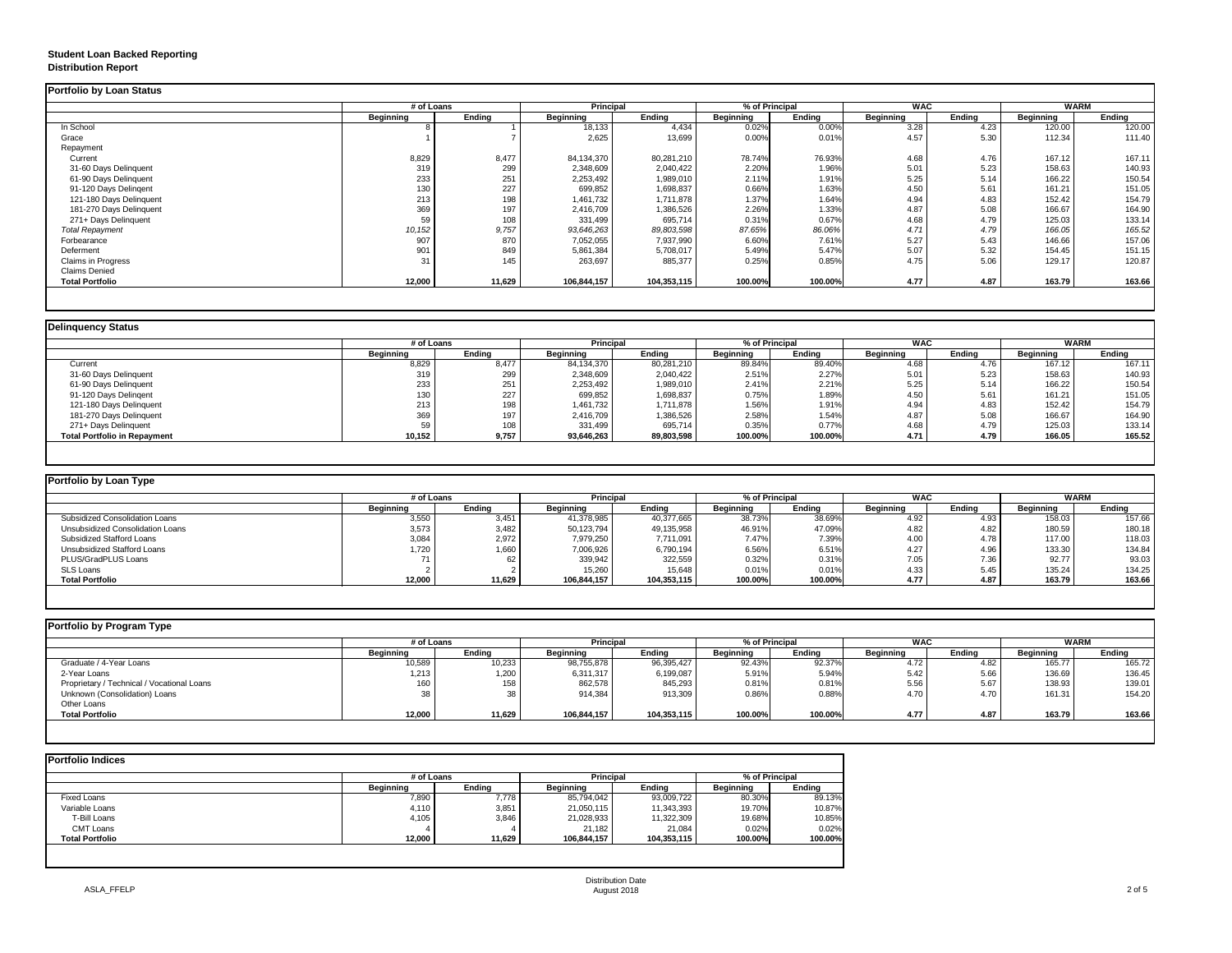**Distribution Date August 27, 2018 Collection Period** May 1, 2018, through July 31, 2018

# **Collection Activity**

| <b>Collection Account</b>                                                                    | as of 7/31/2018 |
|----------------------------------------------------------------------------------------------|-----------------|
| Beginning Balance - May 1, 2018                                                              | 3,236,003       |
| <b>Collection Amount Received</b>                                                            | 3,735,152       |
| <b>Recoveries</b>                                                                            |                 |
| Reserve Account                                                                              |                 |
| <b>Excess of Required Reserve Account</b>                                                    | 848             |
| Interest on Investment Earnings                                                              | 10,584          |
| Capitalized Interest Account (after a stepdown or release date)                              |                 |
| <b>Acquisition Account</b>                                                                   |                 |
| Payments from Guarantor                                                                      |                 |
| Special Allowance payments to Department of Education                                        |                 |
| <b>Consolidate Rebate Fees</b>                                                               | (252, 686)      |
| Transfer Capitalized Interest Fund                                                           |                 |
| Principal payments, interest payments, administration fees, servicing fees, and trustee fees | (3,376,665)     |
| Transfer to Department Rebate Fund                                                           | (195, 152)      |
| Other Amounts Received in Collection                                                         |                 |
| <b>Total Available Funds</b>                                                                 | 3,158,083       |

| <b>Fees Due for Current Period</b>                                | as of 7/31/2018 |
|-------------------------------------------------------------------|-----------------|
| <b>Indenture Trustee Fees</b>                                     | 9,788.79        |
| <b>Servicing Fees</b>                                             | 60,873          |
| <b>Administration Fees</b>                                        | 8,696           |
| Late Fees                                                         |                 |
| <b>Other Fees</b>                                                 |                 |
| <b>Total Fees</b>                                                 | 79,357.79       |
|                                                                   |                 |
| <b>Cumulative Default Rate</b>                                    | as of 7/31/2018 |
| <b>Current Period's Defaults</b>                                  | 1,444,674.61    |
| <b>Cumulative Defaults</b>                                        | 54,634,421.35   |
| Loans for which claims have been filed as of applicable month end | 2,670,326.45    |
| <b>Cumulative Default Rate</b>                                    | 22.19%          |
| Cumulative Recoveries (including reimbursements and collections)  |                 |
| <b>Payments from Guarantor</b>                                    | 53,084,249.06   |
| <b>Borrower Recoveries</b>                                        | n/a             |
| <b>Recovery Rate</b>                                              | 97.16%          |
| <b>Cumulative Net Loss</b>                                        | 1,550,172.29    |
| <b>Cumulative Net Loss</b>                                        | 0.63%           |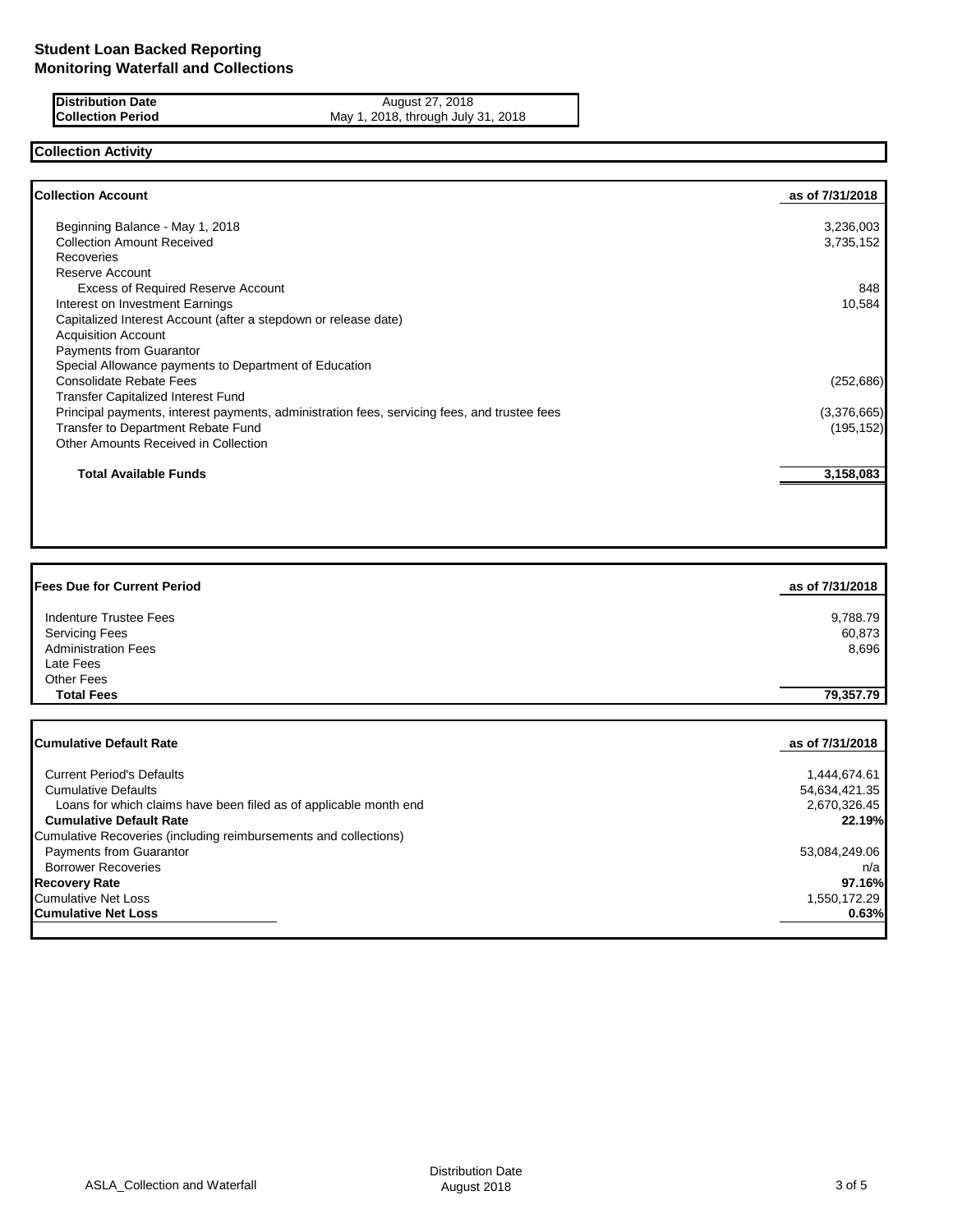# **Waterfall Activity**

| <b>Total Available Funds</b><br>First: Payment required under any Joint Sharing Agreement |              | 3,158,083    |
|-------------------------------------------------------------------------------------------|--------------|--------------|
|                                                                                           |              |              |
|                                                                                           |              |              |
| <b>Second: Trustee Fees</b>                                                               | 9,788.79     | 3,148,294.12 |
| Third: Servicing Fees and Backup Servicing Fees                                           | 60,873.00    | 3,087,421.12 |
| <b>Fourth: Administration Fees</b>                                                        | 8,696        | 3,078,725.12 |
| <b>Fifth: Noteholder Interest</b>                                                         | 748,955.34   | 2,329,769.78 |
| Sixth: Reinstate the balance of the Reserve Fund up to the Specified Reserve Fund Balance |              |              |
| Seventh: Noteholder Principal, until paid in full                                         | 2,329,769.87 | (0)          |

| <b>Principal and Interest Distributions</b>    | <b>Class A-1</b> |
|------------------------------------------------|------------------|
|                                                |                  |
| <b>Quarterly Interest Due</b>                  | 748,955.34       |
| <b>Quarterly Interest Paid</b>                 | 748,955.34       |
| Interest Shortfall                             |                  |
| Interest Carryover Due                         |                  |
| Interest Carryover Paid                        |                  |
| <b>Interest Carryover</b>                      |                  |
| <b>Quarterly Principal Distribution Amount</b> | 2,329,769.87     |
| <b>Quarterly Principal Paid</b>                | 2,329,769.87     |
| Shortfall                                      |                  |
| <b>Total Distribution Amount</b>               | 3,078,725.21     |
|                                                |                  |

1